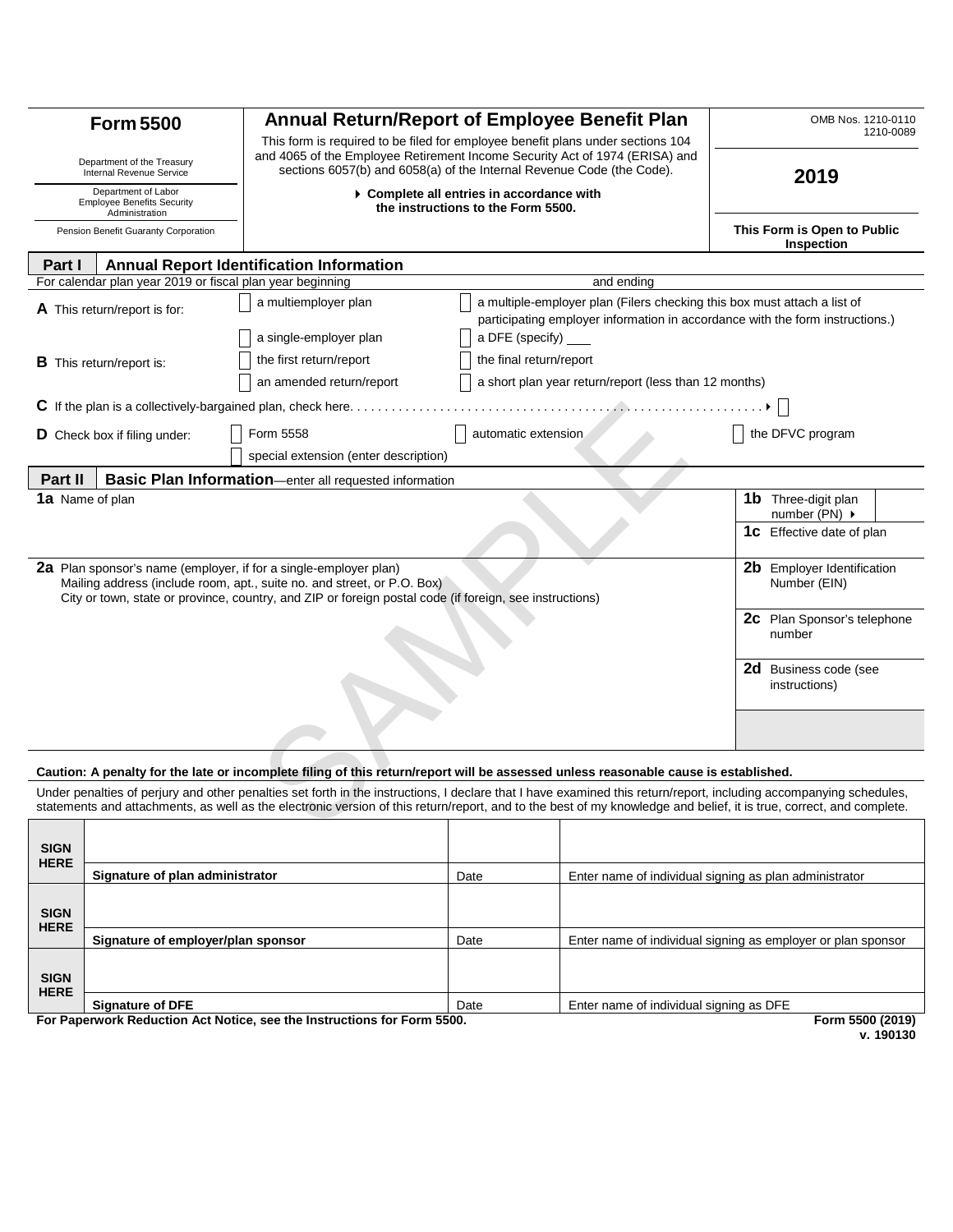|        | Form 5500 (2019)                                                                                | Page 2                                                                                                                                                                                                                                                                                                                                                     |        |                                               |  |
|--------|-------------------------------------------------------------------------------------------------|------------------------------------------------------------------------------------------------------------------------------------------------------------------------------------------------------------------------------------------------------------------------------------------------------------------------------------------------------------|--------|-----------------------------------------------|--|
|        | <b>3a</b> Plan administrator's name and address                                                 | Same as Plan Sponsor                                                                                                                                                                                                                                                                                                                                       |        | <b>3b</b> Administrator's EIN                 |  |
|        |                                                                                                 |                                                                                                                                                                                                                                                                                                                                                            |        | <b>3c</b> Administrator's telephone<br>number |  |
|        |                                                                                                 |                                                                                                                                                                                                                                                                                                                                                            |        |                                               |  |
| 4      |                                                                                                 | If the name and/or EIN of the plan sponsor or the plan name has changed since the last return/report filed for this plan,<br>enter the plan sponsor's name, EIN, the plan name and the plan number from the last return/report:                                                                                                                            | 4b EIN |                                               |  |
| а<br>c | Sponsor's name<br><b>Plan Name</b>                                                              |                                                                                                                                                                                                                                                                                                                                                            |        |                                               |  |
| 5      | Total number of participants at the beginning of the plan year                                  |                                                                                                                                                                                                                                                                                                                                                            | 5      |                                               |  |
| 6      | 6a(2), 6b, 6c, and 6d).                                                                         | Number of participants as of the end of the plan year unless otherwise stated (welfare plans complete only lines 6a(1),                                                                                                                                                                                                                                    |        |                                               |  |
|        |                                                                                                 |                                                                                                                                                                                                                                                                                                                                                            | 6a(1)  |                                               |  |
|        |                                                                                                 |                                                                                                                                                                                                                                                                                                                                                            | 6a(2)  |                                               |  |
|        |                                                                                                 |                                                                                                                                                                                                                                                                                                                                                            | 6b     |                                               |  |
| c      |                                                                                                 |                                                                                                                                                                                                                                                                                                                                                            | 6c     |                                               |  |
| d      |                                                                                                 |                                                                                                                                                                                                                                                                                                                                                            | 6d     |                                               |  |
|        |                                                                                                 |                                                                                                                                                                                                                                                                                                                                                            | 6e     |                                               |  |
| t.     |                                                                                                 |                                                                                                                                                                                                                                                                                                                                                            | 6f     |                                               |  |
| g      |                                                                                                 | Number of participants with account balances as of the end of the plan year (only defined contribution plans                                                                                                                                                                                                                                               | 6g     |                                               |  |
|        |                                                                                                 | <b>h</b> Number of participants who terminated employment during the plan year with accrued benefits that were                                                                                                                                                                                                                                             | 6h     |                                               |  |
| 7      |                                                                                                 | Enter the total number of employers obligated to contribute to the plan (only multiemployer plans complete this item)                                                                                                                                                                                                                                      | 7      |                                               |  |
|        |                                                                                                 | 8a If the plan provides pension benefits, enter the applicable pension feature codes from the List of Plan Characteristics Codes in the instructions:                                                                                                                                                                                                      |        |                                               |  |
|        |                                                                                                 | <b>b</b> If the plan provides welfare benefits, enter the applicable welfare feature codes from the List of Plan Characteristics Codes in the instructions:                                                                                                                                                                                                |        |                                               |  |
|        | $\Omega$ <sup><math>\sigma</math></sup> , $D$ les funding expenses and (about all that explicit | $\overline{\mathbf{0}}$ $\mathbf{b}$ $\overline{\mathbf{0}}$ $\mathbf{b}$ $\overline{\mathbf{0}}$ $\mathbf{b}$ $\overline{\mathbf{0}}$ $\mathbf{0}$ $\mathbf{0}$ $\mathbf{0}$ $\mathbf{0}$ $\mathbf{0}$ $\mathbf{0}$ $\mathbf{0}$ $\mathbf{0}$ $\mathbf{0}$ $\mathbf{0}$ $\mathbf{0}$ $\mathbf{0}$ $\mathbf{0}$ $\mathbf{0}$ $\mathbf{0}$ $\mathbf{0}$ $\$ |        |                                               |  |

Page 2

|    | <b>9a</b> Plan funding arrangement (check all that apply)                                                                                               |  |                                                                 | 9b<br>Plan benefit arrangement (check all that apply) |     |                          |                                               |
|----|---------------------------------------------------------------------------------------------------------------------------------------------------------|--|-----------------------------------------------------------------|-------------------------------------------------------|-----|--------------------------|-----------------------------------------------|
|    | (1)                                                                                                                                                     |  | Insurance                                                       |                                                       | (1) |                          | Insurance                                     |
|    | (2)                                                                                                                                                     |  | Code section 412(e)(3) insurance contracts                      |                                                       | (2) |                          | Code section 412(e)(3) insurance contracts    |
|    | (3)                                                                                                                                                     |  | Trust                                                           |                                                       | (3) |                          | Trust                                         |
|    | (4)                                                                                                                                                     |  | General assets of the sponsor                                   |                                                       | (4) |                          | General assets of the sponsor                 |
| 10 | Check all applicable boxes in 10a and 10b to indicate which schedules are attached, and, where indicated, enter the number attached. (See instructions) |  |                                                                 |                                                       |     |                          |                                               |
|    | <b>a</b> Pension Schedules                                                                                                                              |  | b                                                               |                                                       |     | <b>General Schedules</b> |                                               |
|    | (1)                                                                                                                                                     |  | R (Retirement Plan Information)                                 |                                                       | (1) |                          | <b>H</b> (Financial Information)              |
|    | (2)                                                                                                                                                     |  | <b>MB</b> (Multiemployer Defined Benefit Plan and Certain Money |                                                       | (2) |                          | (Financial Information - Small Plan)          |
|    |                                                                                                                                                         |  | Purchase Plan Actuarial Information) - signed by the plan       |                                                       | (3) |                          | A (Insurance Information)                     |
|    |                                                                                                                                                         |  | actuary                                                         |                                                       | (4) |                          | <b>C</b> (Service Provider Information)       |
|    | (3)                                                                                                                                                     |  | <b>SB</b> (Single-Employer Defined Benefit Plan Actuarial       |                                                       | (5) |                          | <b>D</b> (DFE/Participating Plan Information) |
|    |                                                                                                                                                         |  | Information) - signed by the plan actuary                       |                                                       | (6) |                          | <b>G</b> (Financial Transaction Schedules)    |